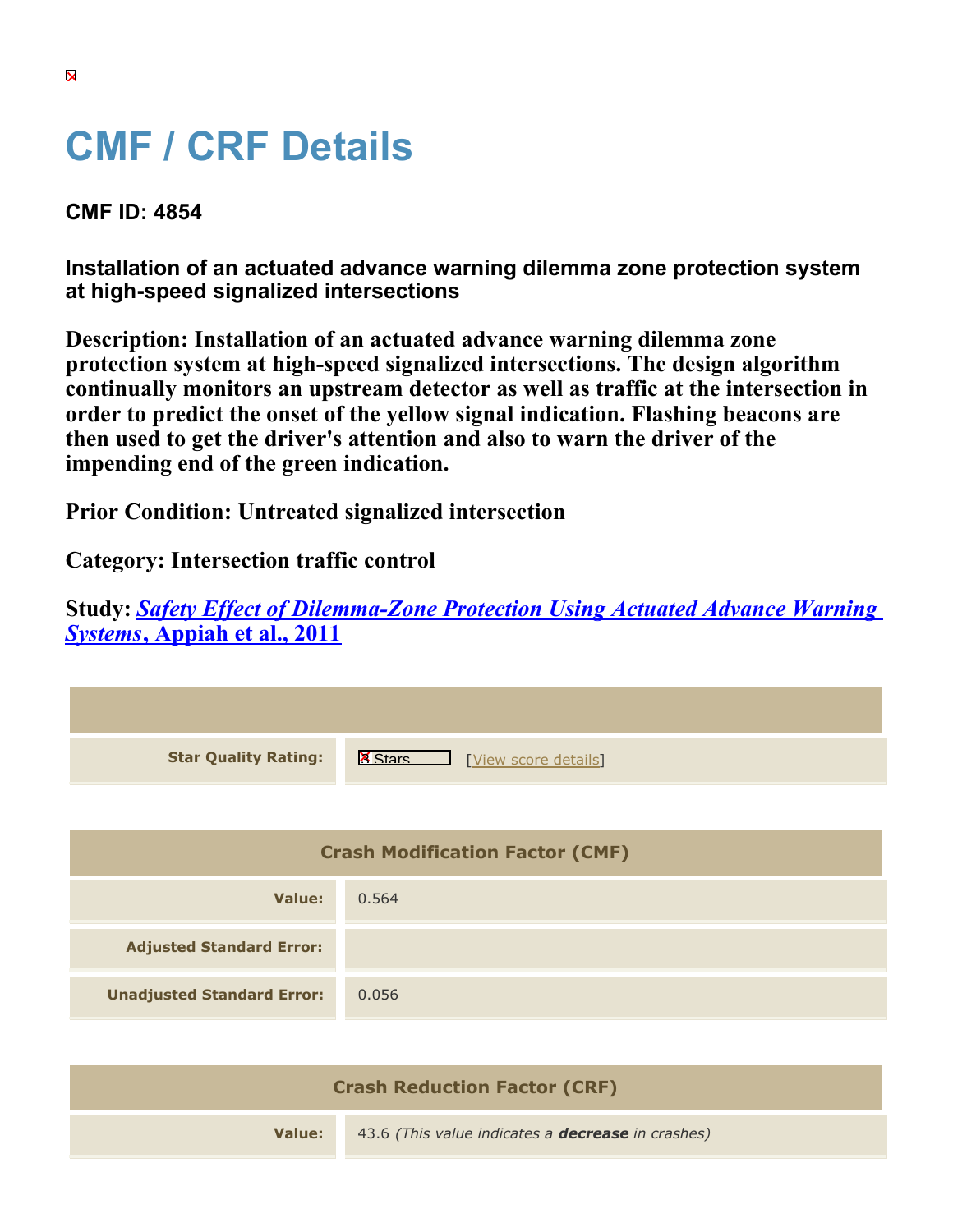**Adjusted Standard Error:**

**Unadjusted Standard Error:** 5.6

| <b>Applicability</b>                    |                                                   |
|-----------------------------------------|---------------------------------------------------|
| <b>Crash Type:</b>                      | Angle                                             |
| <b>Crash Severity:</b>                  | All                                               |
| <b>Roadway Types:</b>                   | Not specified                                     |
| <b>Number of Lanes:</b>                 |                                                   |
| <b>Road Division Type:</b>              |                                                   |
| <b>Speed Limit:</b>                     |                                                   |
| <b>Area Type:</b>                       | Not specified                                     |
| <b>Traffic Volume:</b>                  |                                                   |
| <b>Time of Day:</b>                     | All                                               |
| If countermeasure is intersection-based |                                                   |
| <b>Intersection Type:</b>               | Roadway/roadway (not interchange related)         |
| <b>Intersection Geometry:</b>           | $4$ -leg                                          |
| <b>Traffic Control:</b>                 | Signalized                                        |
| <b>Major Road Traffic Volume:</b>       | 2420 to 21477 Annual Average Daily Traffic (AADT) |
| <b>Minor Road Traffic Volume:</b>       | 995 to 8948 Annual Average Daily Traffic (AADT)   |

| <b>Development Details</b>      |              |
|---------------------------------|--------------|
| <b>Date Range of Data Used:</b> | 1996 to 2008 |
| <b>Municipality:</b>            |              |